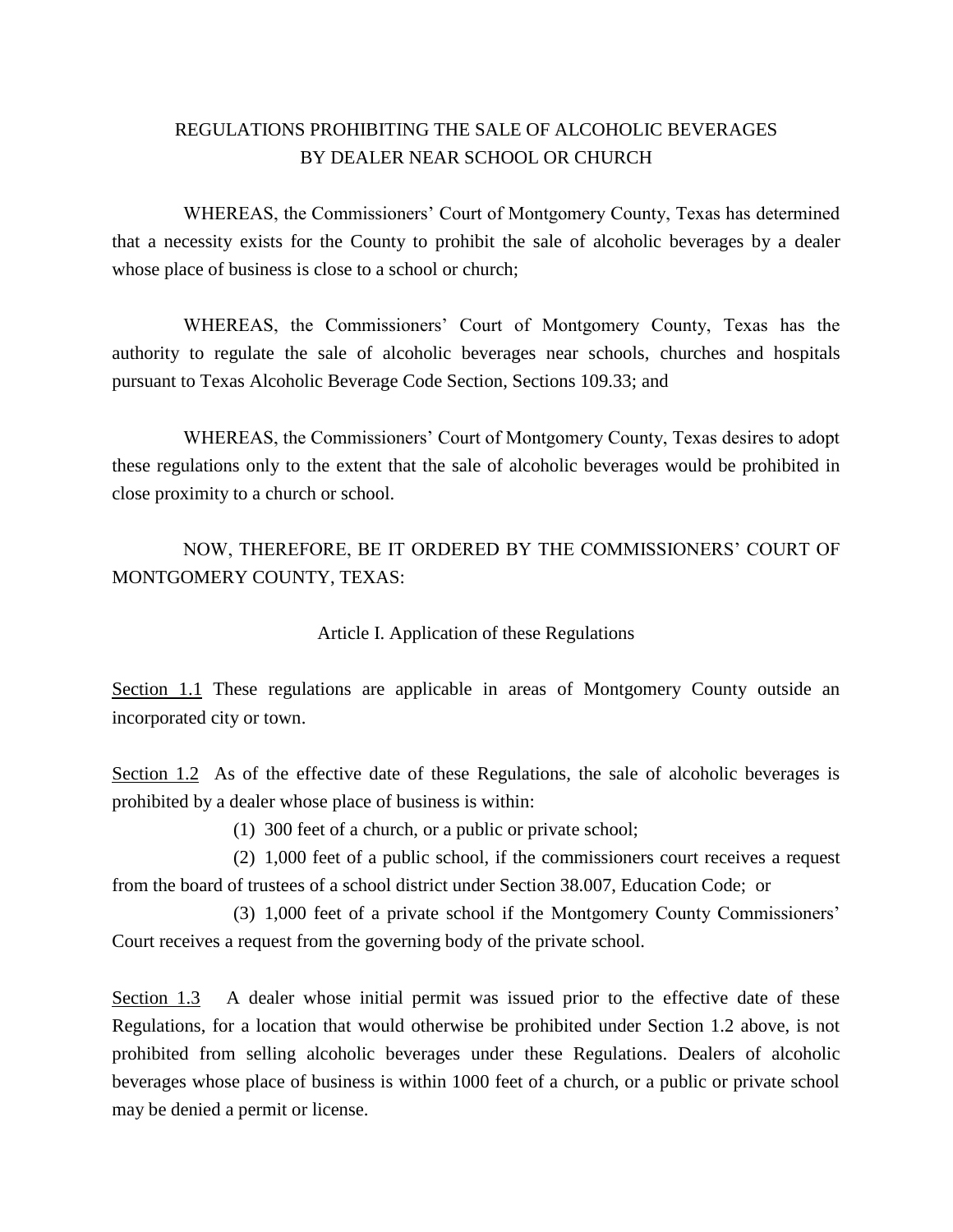Section 1.4 (a) Numbers (2) and (3) of Section 1.2 do not apply to the holder of: a retail onpremises consumption permit or license if less than 50 percent of the gross receipts for the premises is from the sale or service of alcoholic beverages; a retail off-premises consumption permit or license if less than 50 percent of the gross receipts for the premises, excluding the sale of items subject to the motor fuels tax, is from the sale or service of alcoholic beverages; or a wholesaler's, distributor's, brewer's, distiller's and rectifier's, winery, wine bottler's or manufacturer's permit or license, or any other license or permit held by a wholesaler or manufacturer as those words are ordinarily used and understood in Chapter 102 of the Texas Alcoholic Beverage Code.

 (b) Number (3) of Section 1.2 does not apply to the holder of: a license or permit issued under Chapter 27, 31, or 72 of the Texas Alcoholic Beverage Code who is operating on the premises of a private school; or a license or permit covering a premise where minors are prohibited from entering under Section 109.53 of the Texas Alcoholic Beverage Code and that is located within 1,000 feet of a private school.

 (c) Number (1) of Section 1.2 does not apply to the holder of: a license or permit who also holds a food and beverage certificate covering a premise that is located within 300 feet of a private school; or a license or permit covering a premise where minors are prohibited from entering under Section 109.53 of the Texas Alcoholic Beverage Code and that is located within 300 feet of a private school.

#### Article II. Measurement of Distance

Section 2.1 The measurement of the distance between the place of business where alcoholic beverages are sold and the church shall be along the property lines of the street fronts and from front door to front door, and in direct line across intersections.

Section 2.2 The measurement of the distance between the place of business where alcoholic beverages are sold and the public or private school shall be:

(1) in a direct line from the property line of the public or private school to the property line of the place of business, and in a direct line across intersections; or

(2) if the permit or license holder is located on or above the fifth story of a multistory building, in a direct line from the property line of the public or private school to the property line of the place of business, in a direct line across intersections, and vertically up the building at the property line to the base of the floor on which the permit or license holder is located.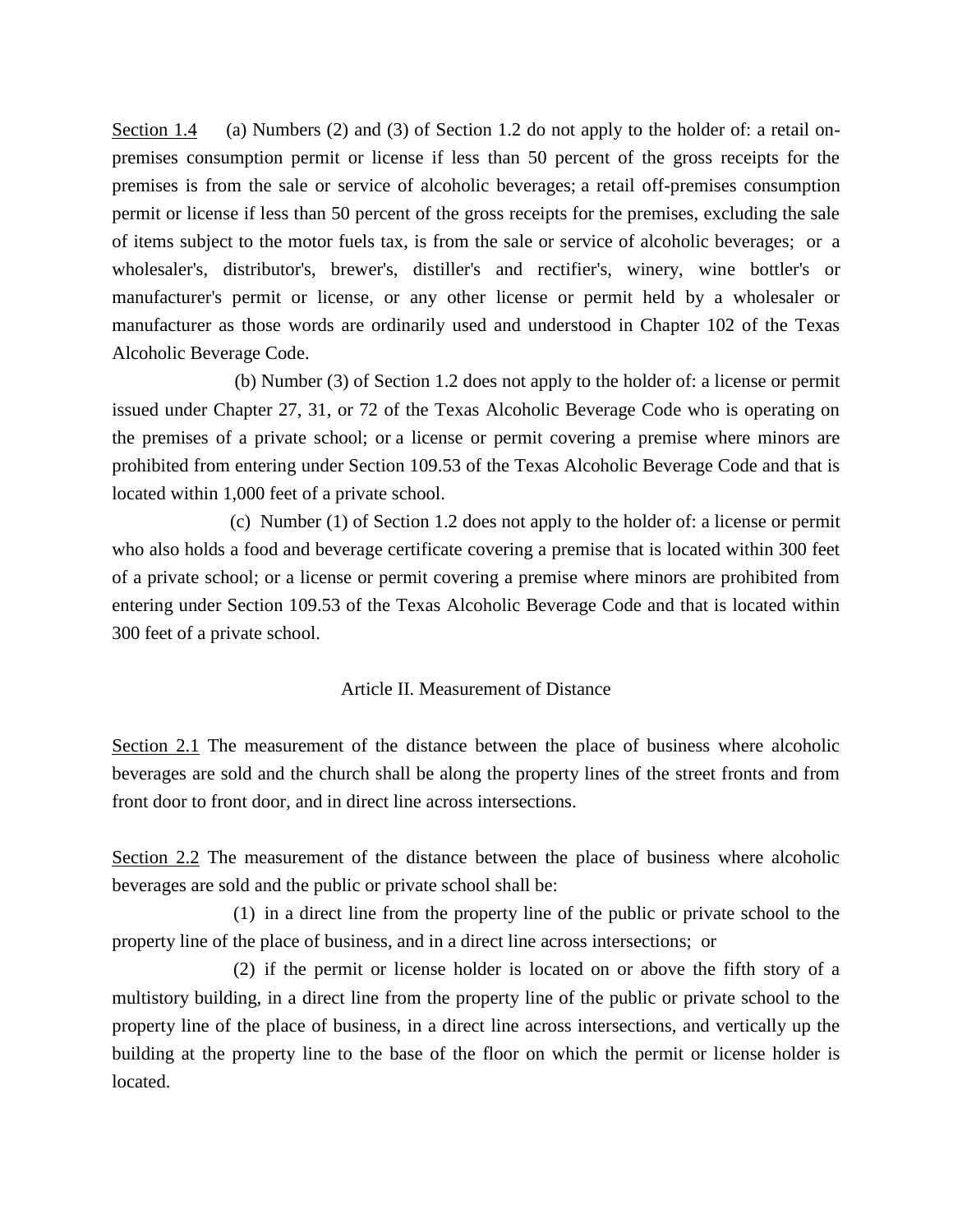#### Article III. Notice

Section 3.1 Every applicant for an original alcoholic beverage license or permit for a location with a door by which the public may enter the place of business of the applicant that is within 1000 feet of the nearest property line of a public or private school, measured along street lines and directly across intersections, must give written notice of the application to officials of the public or private school before filing the application with the commission. A copy of the notice must be submitted to the commission with the application. This section does not apply to a permit or license covering a premise where minors are prohibited from entering the premises under Section 109.53 of the Texas Alcoholic Beverage Code.

## Article IV. Variance

Section 4.1 The Commissioners' Court of Montgomery County may also allow variances to the regulation if the Commissioners' Court determines that enforcement of the regulation in a particular instance is not in the best interest of the public, constitutes waste or inefficient use of land or other resources, creates an undue hardship on an applicant for a license or permit, does not serve its intended purpose, is not effective or necessary, or for any other reason the court or governing board, after consideration of the health, safety, and welfare of the public and the equities of the situation, determines is in the best interest of the community.

#### Article V. Miscellaneous

Section 5.1 These Regulations are not meant to substitute for state law regarding this subject matter, but to activate Section 109.33 of the Texas Alcoholic Beverage Code as it applies to schools and churches in Montgomery County, Texas.

Section 5.2 The effective date of these Regulations is July 9, 2012.